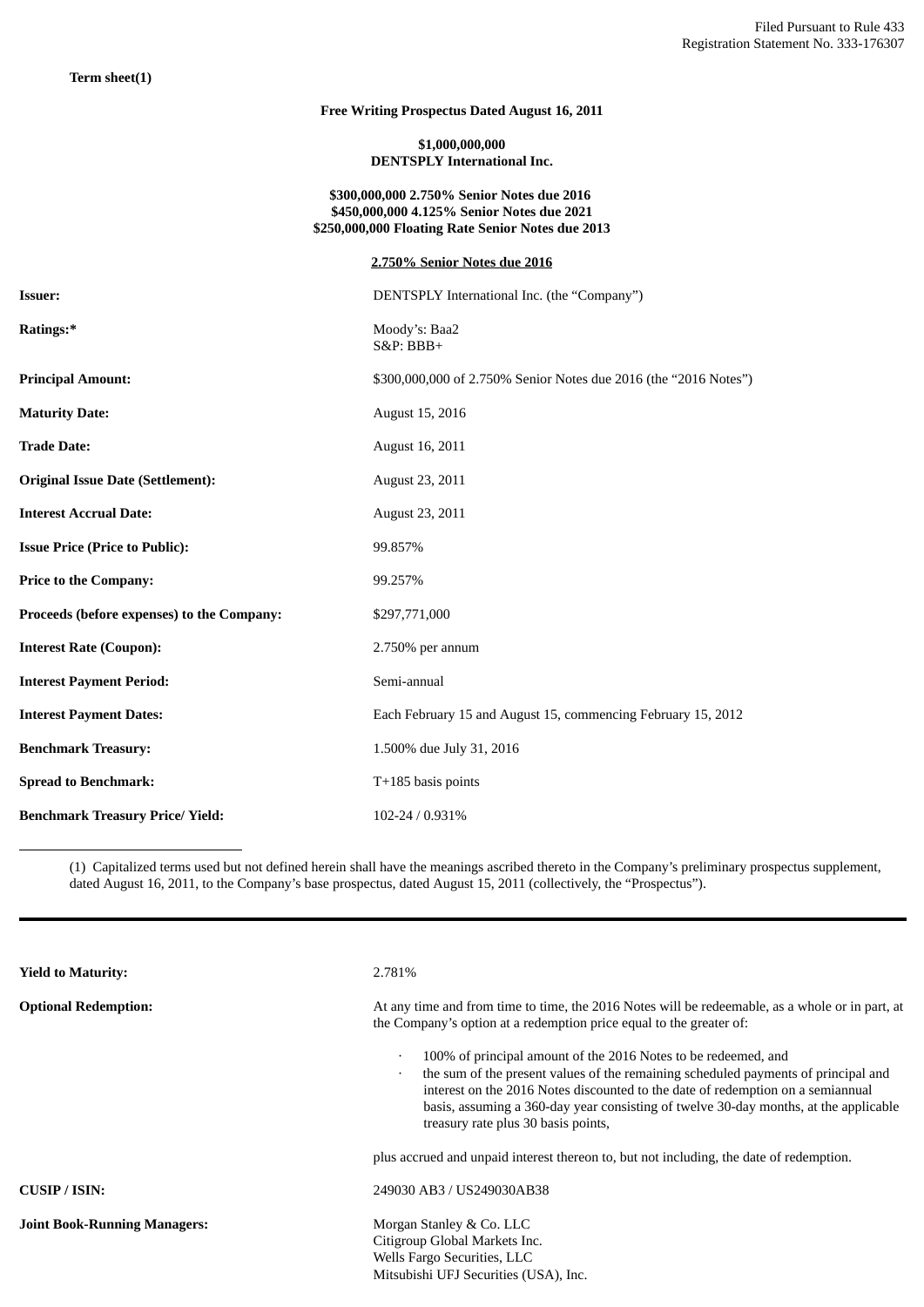**Co-Managers:** Commerz Markets LLC PNC Capital Markets LLC Goldman, Sachs & Co. HSBC Securities (USA) Inc. J.P. Morgan Securities LLC TD Securities (USA) LLC

2

#### **4.125% Senior Notes due 2021**

| <b>Issuer:</b>                                | DENTSPLY International Inc. (the "Company")                                                                                                                                                                                                                                                                                                                                                                                                                    |
|-----------------------------------------------|----------------------------------------------------------------------------------------------------------------------------------------------------------------------------------------------------------------------------------------------------------------------------------------------------------------------------------------------------------------------------------------------------------------------------------------------------------------|
| Ratings:*                                     | Moody's: Baa2<br>$S&P:BBB+$                                                                                                                                                                                                                                                                                                                                                                                                                                    |
| <b>Principal Amount:</b>                      | \$450,000,000 of 4.125% Senior Notes due 2021 (the "2021 Notes")                                                                                                                                                                                                                                                                                                                                                                                               |
| <b>Maturity Date:</b>                         | August 15, 2021                                                                                                                                                                                                                                                                                                                                                                                                                                                |
| <b>Trade Date:</b>                            | August 16, 2011                                                                                                                                                                                                                                                                                                                                                                                                                                                |
| <b>Original Issue Date (Settlement):</b>      | August 23, 2011                                                                                                                                                                                                                                                                                                                                                                                                                                                |
| <b>Interest Accrual Date:</b>                 | August 23, 2011                                                                                                                                                                                                                                                                                                                                                                                                                                                |
| <b>Issue Price (Price to Public):</b>         | 99.653%                                                                                                                                                                                                                                                                                                                                                                                                                                                        |
| <b>Price to the Company:</b>                  | 99.003%                                                                                                                                                                                                                                                                                                                                                                                                                                                        |
| Proceeds (before expenses) to the<br>Company: | \$445,513,500                                                                                                                                                                                                                                                                                                                                                                                                                                                  |
| <b>Interest Rate (Coupon):</b>                | $4.125\%$ per annum                                                                                                                                                                                                                                                                                                                                                                                                                                            |
| <b>Interest Payment Period:</b>               | Semi-annual                                                                                                                                                                                                                                                                                                                                                                                                                                                    |
| <b>Interest Payment Dates:</b>                | Each February 15 and August 15, commencing February 15, 2012                                                                                                                                                                                                                                                                                                                                                                                                   |
| <b>Benchmark Treasury:</b>                    | 2.125% due August 15, 2021                                                                                                                                                                                                                                                                                                                                                                                                                                     |
| <b>Spread to Benchmark Treasury:</b>          | $T+195$ basis points                                                                                                                                                                                                                                                                                                                                                                                                                                           |
| <b>Benchmark Treasury Price/ Yield:</b>       | $99-05+ / 2.218%$                                                                                                                                                                                                                                                                                                                                                                                                                                              |
| <b>Yield to Maturity:</b>                     | 4.168%                                                                                                                                                                                                                                                                                                                                                                                                                                                         |
| <b>Optional Redemption:</b>                   | Prior to May 15, 2021, the 2021 Notes will be redeemable, as a whole or in part from time to time, at the<br>Company's option at a redemption price equal to the greater of:                                                                                                                                                                                                                                                                                   |
|                                               | 100% of principal amount of the 2021 Notes to be redeemed, and<br>the sum of the present values of the remaining scheduled payments of principal and interest on the<br>2021 Notes discounted to the date of redemption on a semiannual basis, assuming a 360-day year<br>consisting of twelve 30-day months, at the applicable treasury rate plus 35 basis points,<br>plus accrued and unpaid interest thereon to, but not including, the date of redemption. |
|                                               | At any time on or after May 15, 2021, the redemption price for the 2021 Notes will equal 100% of the<br>principal amount of the 2021 Notes, plus accrued and unpaid interest                                                                                                                                                                                                                                                                                   |

thereon to, but not including, the date of redemption.

**CUSIP / ISIN:** 249030 AC1 / US249030AC11

**Joint Book-Running Managers:** Morgan Stanley & Co. LLC Citigroup Global Markets Inc.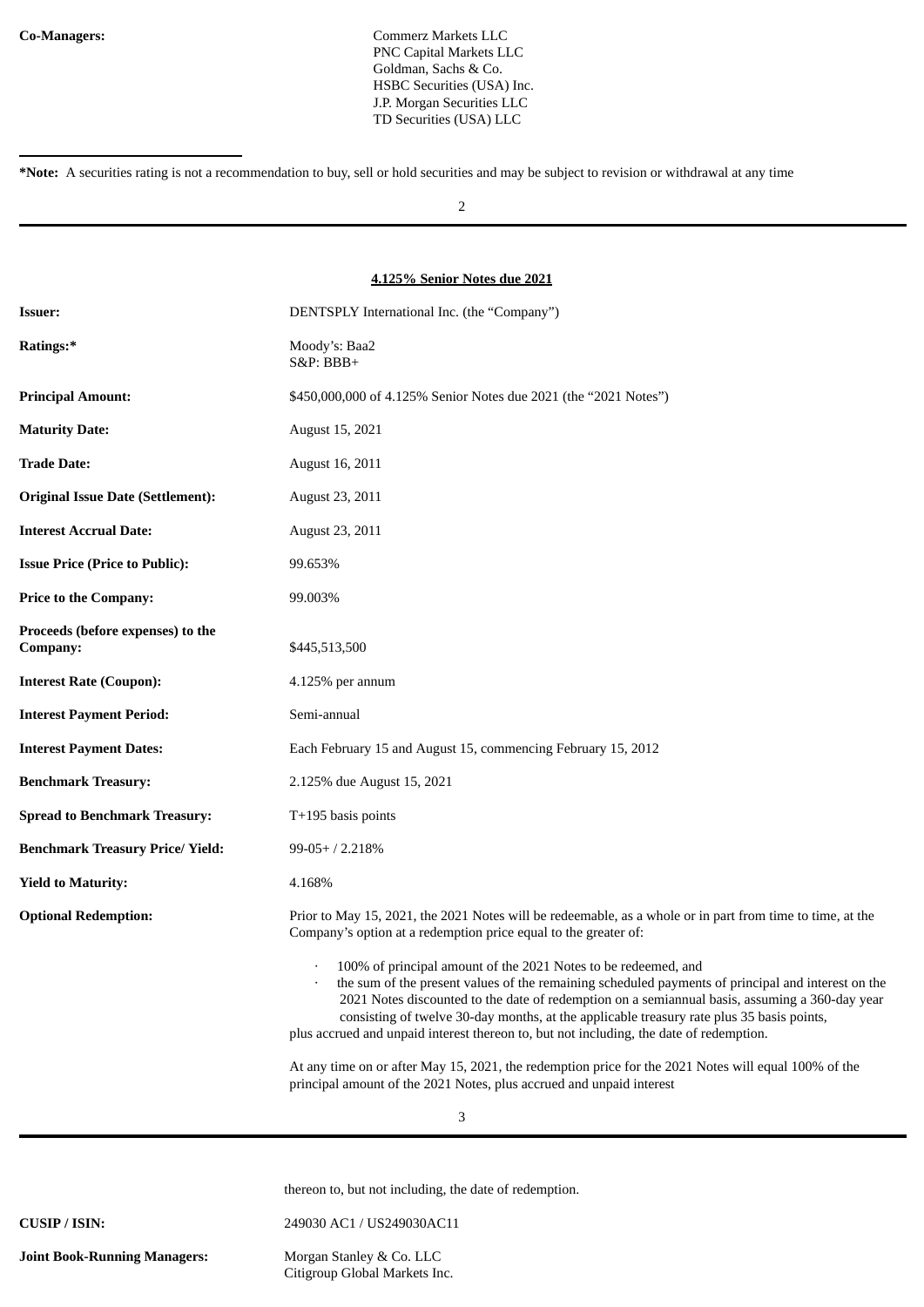Wells Fargo Securities, LLC Mitsubishi UFJ Securities (USA), Inc.

**Co-Managers:** Commerz Markets LLC PNC Capital Markets LLC Goldman, Sachs & Co. HSBC Securities (USA) Inc. J.P. Morgan Securities LLC TD Securities (USA) LLC

**\*Note:** A securities rating is not a recommendation to buy, sell or hold securities and may be subject to revision or withdrawal at any time

4

In addition to the 2016 Notes and the 2021 Notes, the Company is also issuing a series of Floating Rate Senior Notes due 2013.

| <b>Floating Rate Senior Notes due 2013</b> |                                                                                                                                                                                                                                                                                                                                                                                                                                                                                                                                                                                                                                                                                                                                                                                                                                                                                                                                                                                                                                                                                                                                                                                                                                                                                                                                                                                                                                                                                                                                                                                                                                          |  |
|--------------------------------------------|------------------------------------------------------------------------------------------------------------------------------------------------------------------------------------------------------------------------------------------------------------------------------------------------------------------------------------------------------------------------------------------------------------------------------------------------------------------------------------------------------------------------------------------------------------------------------------------------------------------------------------------------------------------------------------------------------------------------------------------------------------------------------------------------------------------------------------------------------------------------------------------------------------------------------------------------------------------------------------------------------------------------------------------------------------------------------------------------------------------------------------------------------------------------------------------------------------------------------------------------------------------------------------------------------------------------------------------------------------------------------------------------------------------------------------------------------------------------------------------------------------------------------------------------------------------------------------------------------------------------------------------|--|
| <b>Issuer:</b>                             | DENTSPLY International Inc. (the "Company")                                                                                                                                                                                                                                                                                                                                                                                                                                                                                                                                                                                                                                                                                                                                                                                                                                                                                                                                                                                                                                                                                                                                                                                                                                                                                                                                                                                                                                                                                                                                                                                              |  |
| Ratings:*                                  | Moody's: Baa2<br>S&P: BBB+                                                                                                                                                                                                                                                                                                                                                                                                                                                                                                                                                                                                                                                                                                                                                                                                                                                                                                                                                                                                                                                                                                                                                                                                                                                                                                                                                                                                                                                                                                                                                                                                               |  |
| <b>Principal Amount:</b>                   | \$250,000,000 of Floating Rate Senior Notes due 2013 (the "Floating Rate Notes")                                                                                                                                                                                                                                                                                                                                                                                                                                                                                                                                                                                                                                                                                                                                                                                                                                                                                                                                                                                                                                                                                                                                                                                                                                                                                                                                                                                                                                                                                                                                                         |  |
| <b>Maturity Date:</b>                      | August 15, 2013                                                                                                                                                                                                                                                                                                                                                                                                                                                                                                                                                                                                                                                                                                                                                                                                                                                                                                                                                                                                                                                                                                                                                                                                                                                                                                                                                                                                                                                                                                                                                                                                                          |  |
| <b>Trade Date:</b>                         | August 16, 2011                                                                                                                                                                                                                                                                                                                                                                                                                                                                                                                                                                                                                                                                                                                                                                                                                                                                                                                                                                                                                                                                                                                                                                                                                                                                                                                                                                                                                                                                                                                                                                                                                          |  |
| <b>Original Issue Date (Settlement):</b>   | August 23, 2011                                                                                                                                                                                                                                                                                                                                                                                                                                                                                                                                                                                                                                                                                                                                                                                                                                                                                                                                                                                                                                                                                                                                                                                                                                                                                                                                                                                                                                                                                                                                                                                                                          |  |
| <b>Interest Accrual Date:</b>              | August 23, 2011                                                                                                                                                                                                                                                                                                                                                                                                                                                                                                                                                                                                                                                                                                                                                                                                                                                                                                                                                                                                                                                                                                                                                                                                                                                                                                                                                                                                                                                                                                                                                                                                                          |  |
| <b>Issue Price (Price to Public):</b>      | 100%                                                                                                                                                                                                                                                                                                                                                                                                                                                                                                                                                                                                                                                                                                                                                                                                                                                                                                                                                                                                                                                                                                                                                                                                                                                                                                                                                                                                                                                                                                                                                                                                                                     |  |
| <b>Price to the Company:</b>               | 99.65%                                                                                                                                                                                                                                                                                                                                                                                                                                                                                                                                                                                                                                                                                                                                                                                                                                                                                                                                                                                                                                                                                                                                                                                                                                                                                                                                                                                                                                                                                                                                                                                                                                   |  |
| Proceeds (before expenses) to the Company: | \$249,125,000                                                                                                                                                                                                                                                                                                                                                                                                                                                                                                                                                                                                                                                                                                                                                                                                                                                                                                                                                                                                                                                                                                                                                                                                                                                                                                                                                                                                                                                                                                                                                                                                                            |  |
| <b>Interest Rate:</b>                      | The interest rate on the Floating Rate Notes will be reset quarterly on February 15, May 15,<br>August 15 and November 15 of each year, as applicable, commencing November 15, 2011<br>(each an "interest reset date"). The Floating Rate Notes will bear interest at a per annum rate<br>equal to three-month LIBOR (as defined below) for the applicable interest reset period or<br>initial interest period (each as defined below) plus 1.50% (150 basis points). The interest rate<br>for the initial interest period will be three-month LIBOR, determined as of two London<br>business days prior to the original issue date, plus 1.50% (150 basis points). The "initial<br>interest period" will be the period from and including the original issue date to but excluding<br>the initial interest reset date. Thereafter, each "interest reset period" will be the period from<br>and including an interest reset date to but excluding the immediately succeeding interest reset<br>date; provided that the final interest reset period for the Floating Rate Notes will be the period<br>from and including the interest reset date immediately preceding the maturity date of such<br>Floating Rate Notes to but excluding the maturity date.<br>If any interest reset date would otherwise be a day that is not a Business Day (as defined<br>below), the interest reset date will be postponed to the immediately succeeding day that is a<br>Business Day, except that if that Business Day is in the immediately succeeding calendar<br>month, the interest reset date shall be the immediately preceding Business Day. |  |
|                                            | The interest rate in effect on each day will be (i) if that day is an interest reset date, the interest<br>. The contract of a state theory of the contract of the Zee of $\theta$ and the transformation of the contract to                                                                                                                                                                                                                                                                                                                                                                                                                                                                                                                                                                                                                                                                                                                                                                                                                                                                                                                                                                                                                                                                                                                                                                                                                                                                                                                                                                                                             |  |

rate determined as of the interest determination date (as defined below) immediately preceding such interest reset date or (ii) if that day is not an interest reset date, the interest rate determined as of the interest determination date immediately preceding the most recent interest reset date or the original issue date, as the case may be.

The interest rate applicable to each interest reset period commencing on the related interest

reset date, or the original issue date in the case of the initial interest period, will be the rate determined as of the applicable interest determination date. The "interest determination date" will be the second Business Day immediately preceding the original issue date, in the case of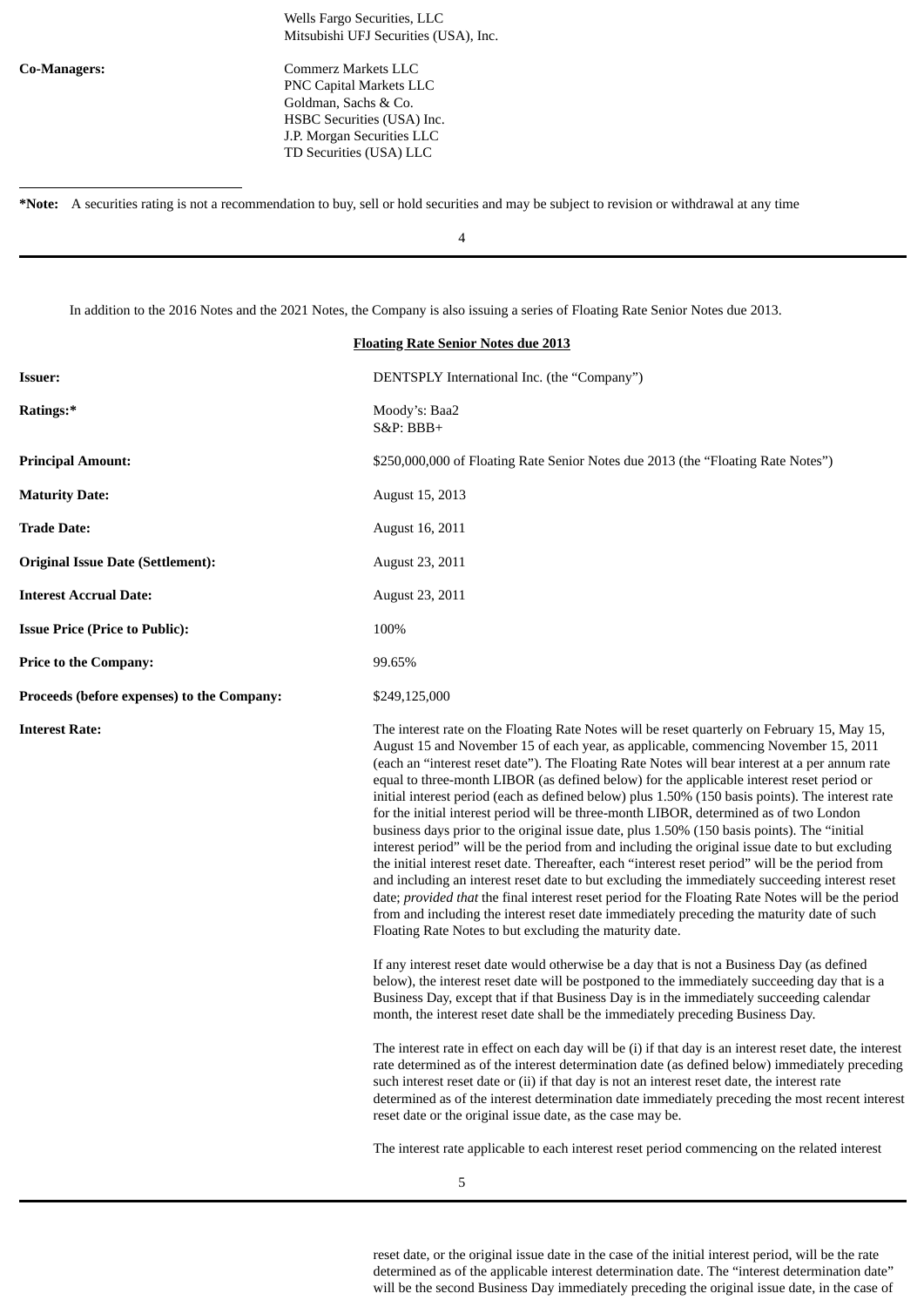the initial interest period, or thereafter the second Business Day immediately preceding the applicable interest reset date.

Three-month LIBOR will be determined by the calculation agent as of the applicable interest determination date in accordance with the following provisions:

(i) LIBOR is the rate for deposits in U.S. dollars for the three-month period which appears on Reuters Screen LIBOR01 Page (as defined below) at approximately 11:00 a.m., London time, on the applicable interest determination date. "Reuters Screen LIBOR01 Page" means the display designated on page "LIBOR01" on Reuters Screen (or such other page as may replace the LIBOR01 page on that service, any successor service or such other service or services as may be nominated by the British Bankers' Association for the purpose of displaying London interbank offered rates for U.S. dollar deposits).

(ii) With respect to an interest determination date on which no rate appears on Reuters Screen LIBOR01 Page as of approximately 11:00 a.m., London time, on such interest determination date, the calculation agent shall request the principal London offices of each of four major reference banks (which may include affiliates of the underwriters) in the London interbank market selected by the calculation agent (after consultation with the Company) to provide the calculation agent with a quotation of the rate at which deposits of U.S. dollars having a threemonth maturity, commencing on the second London business day immediately following such interest determination date, are offered by it to the prime banks in the London interbank market as of approximately 11:00 a.m., London time, on such interest determination date in a principal amount equal to an amount of not less than \$1,000,000 that is representative for a single transaction in such market at such time. If at lease two such quotations are provided, LIBOR for such interest determination date will be the arithmetic mean of such quotations as calculated by the calculation agent. If fewer than two quotations are provided, LIBOR for such interest determination date will be the arithmetic mean of the rates quoted as of approximately 11:00 a.m., New York City time, on such interest determination date by three major banks (which may include affiliates of the underwriters) selected by the calculation agent (after consultation with the Company) for loans in U.S. dollars to leading European banks having a three-month maturity commencing on the second London business day immediately following such interest determination date and in a principal amount equal to an amount of not less than \$1,000,000 that is representative for a single transaction in such market at such time; *provided, however,* that if the banks selected as aforesaid by the calculation agent are not quoting such rates as mentioned in this sentence, LIBOR for such interest determination date will be LIBOR determined with respect to the immediately preceding interest determination date.

**Interest Payment Period:** Quarterly

**Interest Payment Dates and Interest Reset Dates:** Each February 15, May 15, August 15 and November 15, commencing November 15, 2011

6

If any interest payment date (other than the maturity date) is not a Business Day at the relevant place of payment, the Company will pay interest on the next day that is a Business Day at such place of payment as if payment were made on the date such payment was due, and no interest will accrue on the amounts so payable for the period from and after such payment was due, and no interest will accrue on the amounts payable for the period from and after such date to the immediately succeeding Business Day, except that if such Business Day is in the immediately succeeding calendar month, such interest payment date (other than the maturity date) shall be the immediately preceding Business Day. If the maturity date of the Floating Rate Notes is not a Business Day at the relevant place of payment, the Company will pay interest, if any, and principal and premium, if any, on the next day that is a Business Day at such place of payment as if payment were made on the date such payment was due, and no interest will accrue on the amounts so payable for the period from and after such date to the immediately succeeding Business Day.

"Business Day" means any day (1) that is not a Saturday or Sunday and that is not a day on which banking institutions are authorized or obligated by law or executive order to close in The City of New York and, for any place of payment outside of The City of New York, in such place of payment, and (2) that is also a "London business day," which is a day on which dealing in deposits in U.S. dollars are transacted in the London interbank market.

**Optional Redemption:** Except as provided below, the Floating Rate Notes will not be redeemable prior to maturity.

**Special Mandatory Redemption:** In the event the Company does not complete the proposed acquisition of Astra Tech AB (the "Acquisition") on or prior to March 21, 2012, or if, prior to such date, the acquisition agreement related to the Acquisition is terminated, the Company will be obligated to redeem all of the Floating Rate Notes on the special mandatory redemption date at a redemption price equal to 101% of the aggregate principal amount of the Floating Rate Notes, plus accrued and unpaid interest to, but not including, the special mandatory redemption date. The "special mandatory redemption date" means the earlier to occur of (1) April 11, 2012 or (2) the 30th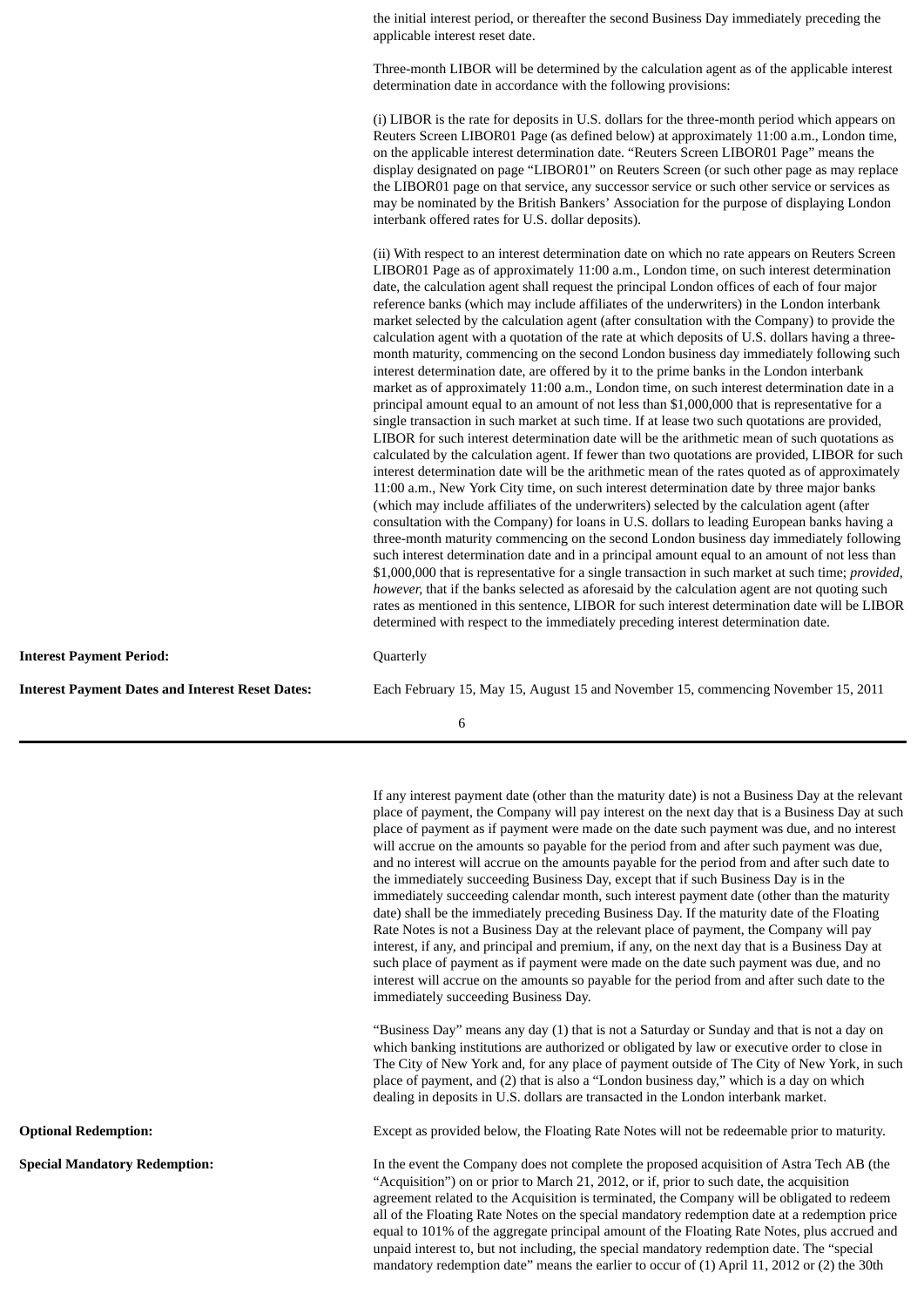|                               | day (or if such day is not a business day, the first business day thereafter) following the<br>termination of the acquisition agreement related to the Acquisition for any reason.                                                                                                                                                                                                                                                                                                                                                                                                                                             |  |  |  |
|-------------------------------|--------------------------------------------------------------------------------------------------------------------------------------------------------------------------------------------------------------------------------------------------------------------------------------------------------------------------------------------------------------------------------------------------------------------------------------------------------------------------------------------------------------------------------------------------------------------------------------------------------------------------------|--|--|--|
| <b>Change of Control:</b>     | If a change of control triggering event occurs with respect to the Floating Rate Notes, the<br>Company will be required to make an offer to purchase the Floating Rate Notes from holders<br>at a price equal to 101% of the aggregate principal amount of the Floating Rate Notes<br>repurchased, plus accrued and unpaid interest thereon to, but not including, the date of<br>repurchase, unless the Company has previously become obligated to redeem the Floating Rate<br>Notes. The provision set forth in the Prospectus under "Description of the Notes-Change of<br>Control" shall apply to the Floating Rate Notes. |  |  |  |
| <b>Day Count Convention:</b>  | Actual/360                                                                                                                                                                                                                                                                                                                                                                                                                                                                                                                                                                                                                     |  |  |  |
| <b>Minimum Denominations:</b> | \$2,000 and integral multiples of \$1,000 above that amount                                                                                                                                                                                                                                                                                                                                                                                                                                                                                                                                                                    |  |  |  |
| <b>Sinking Fund:</b>          | None                                                                                                                                                                                                                                                                                                                                                                                                                                                                                                                                                                                                                           |  |  |  |
| <b>CUSIP</b> / ISIN:          | 249030 AA5 / US249030AA54                                                                                                                                                                                                                                                                                                                                                                                                                                                                                                                                                                                                      |  |  |  |
| Other:                        | The provisions set forth in the Prospectus under "Description of the Notes-Limitation on<br>Liens," "Description of the Notes-Limitation on Sale and Leaseback                                                                                                                                                                                                                                                                                                                                                                                                                                                                 |  |  |  |
|                               | 7                                                                                                                                                                                                                                                                                                                                                                                                                                                                                                                                                                                                                              |  |  |  |
|                               |                                                                                                                                                                                                                                                                                                                                                                                                                                                                                                                                                                                                                                |  |  |  |
|                               | Transactions," "Description of the Notes—Exempted Liens and Sale Leaseback Transactions,"<br>"Description of the Notes—Merger, Consolidation or Sale of Assets," "Description of the<br>Notes-Events of Default" and "Description of the Notes-Discharge, Defeasance and<br>Covenant Defeasance" shall apply to the Floating Rate Notes.                                                                                                                                                                                                                                                                                       |  |  |  |
|                               |                                                                                                                                                                                                                                                                                                                                                                                                                                                                                                                                                                                                                                |  |  |  |
| <b>Calculation Agent:</b>     | Wells Fargo Bank, National Association                                                                                                                                                                                                                                                                                                                                                                                                                                                                                                                                                                                         |  |  |  |
| Joint Book-Running Managers:  | Morgan Stanley & Co. LLC<br>Citigroup Global Markets Inc.<br>Wells Fargo Securities, LLC<br>Mitsubishi UFJ Securities (USA), Inc.                                                                                                                                                                                                                                                                                                                                                                                                                                                                                              |  |  |  |

**\*Note:** A securities rating is not a recommendation to buy, sell or hold securities and may be subject to revision or withdrawal at any time

#### **Additional Information:**

The following table sets forth the Company's cash and cash equivalents and capitalization as of June 30, 2011 on a pro forma basis to give effect to the adjustments included in the pro forma combined financial information set forth in the Prospectus under "Unaudited Pro Forma Combined Financial Information," including the issuance of the 2016 Notes, the 2021 Notes and the Floating Rate Notes.

The information below is not necessarily indicative of what the Company's cash and cash equivalents and capitalization would have been had the Acquisition closed as of June 30, 2011. This table should be read in conjunction with the section of the Prospectus entitled "Unaudited Pro Forma Combined Financial Information" and in conjunction with the consolidated financial statements and related notes of the Company and the consolidated financial statements and related notes of Astra Tech, in each case incorporated by reference into the Prospectus.

| (U.S. dollars in thousands)                                          | As of June 30, 2011<br>Pro forma(1) |
|----------------------------------------------------------------------|-------------------------------------|
| Cash and cash equivalents                                            | 63,689                              |
|                                                                      |                                     |
| Long-term debt:                                                      |                                     |
| Long-term debt entered into in connection with the Acquisition(2):   |                                     |
| 2.750% Senior Notes due 2016                                         | \$<br>300,000                       |
| 4.125% Senior Notes due 2021                                         | 450,000                             |
| Floating Rate Senior Notes due 2013                                  | 250,000                             |
| Additional commercial paper borrowings                               | 200,000                             |
| Total long-term debt entered into in connection with the Acquisition | 1,200,000                           |
| Other long-term debt                                                 | 654,873                             |
| Total long term debt                                                 | 1,854,873                           |
| Total equity                                                         | 2,072,944                           |
| Total capitalization                                                 | 3,927,817                           |